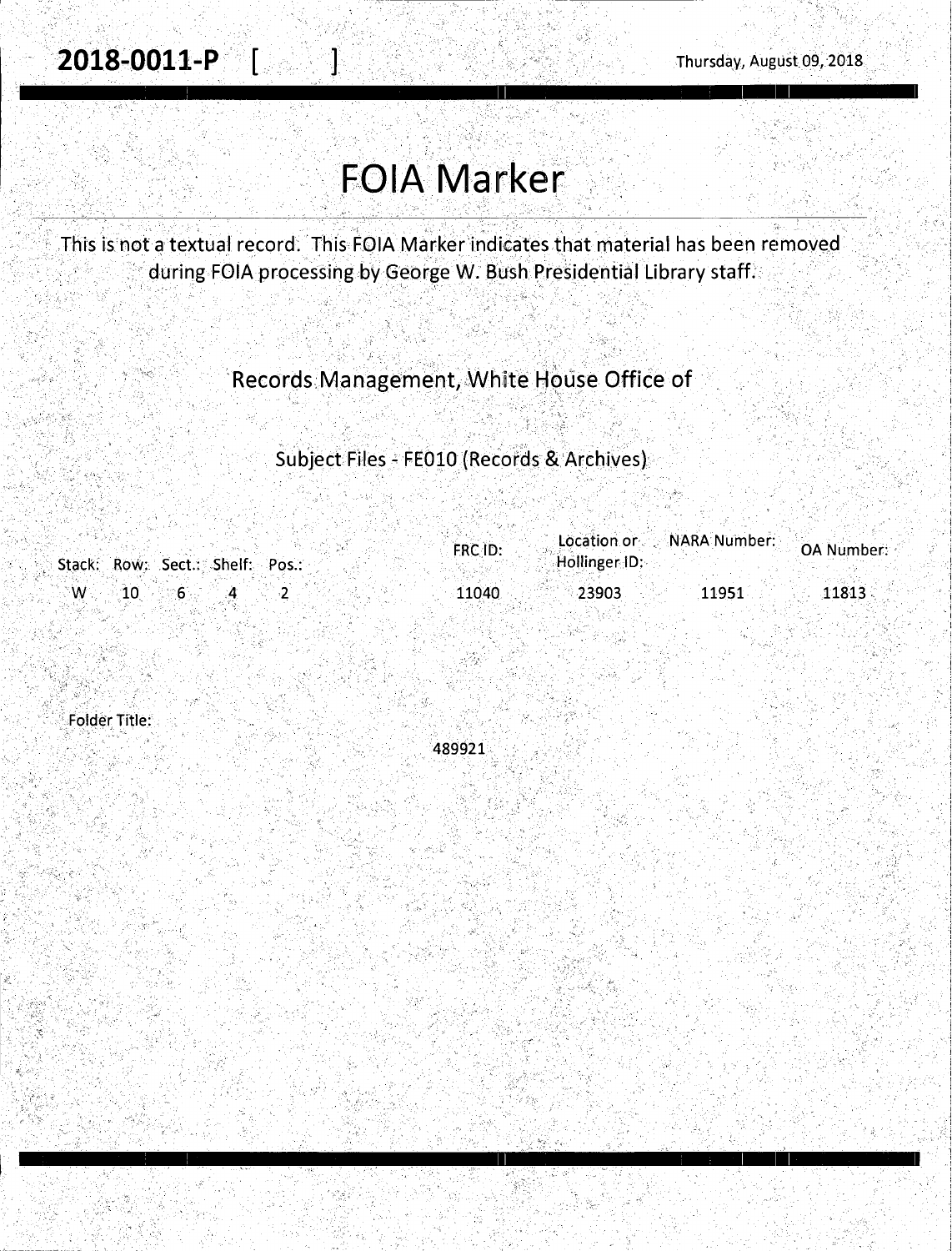# **Withdrawn/Redacted Material**  The George W. Bush Library

| <b>DOCUMENT</b><br><b>FORM</b><br>NO. | <b>PAGES</b><br><b>SUBJECT/TITLE</b>                           | <b>RESTRICTION(S)</b><br><b>DATE</b> |
|---------------------------------------|----------------------------------------------------------------|--------------------------------------|
| 001<br>Memorandum                     | [Software program] - To: Brett Kavanaugh - From:<br>Terry Good | $06/18/2001$ P5;                     |
| 002                                   | [Software program] - To: Brett Kavanaugh - From:               | 06/18/2001                           |
| Memorandum                            | Terry Good                                                     | P5:                                  |
| 003                                   | [Records Management] - To: White House Counsel -               | 06/12/2001                           |
| Memorandum                            | From: James Wright, et al.                                     | $P5$ ;                               |

| Records Management, White House Office of<br><b>SERIES:</b>                                                       |                                                                                                                      |  |
|-------------------------------------------------------------------------------------------------------------------|----------------------------------------------------------------------------------------------------------------------|--|
| Subject Files - FE010 (Records & Archives)                                                                        |                                                                                                                      |  |
| <b>FOLDER TITLE:</b><br>489921                                                                                    |                                                                                                                      |  |
| FRC ID:<br>11040                                                                                                  |                                                                                                                      |  |
|                                                                                                                   | <b>RESTRICTION CODES</b>                                                                                             |  |
| Presidential Records Act - [44 U.S.C. 2204(a)]<br>P1 National Security Classified Information [(a)(1) of the PRA] | Freedom of Information Act - [5 U.S.C. 552(b)]<br>b(1) National security classified information [(b)(1) of the FOIA] |  |

- financial information [(a)(4) of the PRA) PS Release would disclose confidential advice between the President and his advisors, or between such advisors [a)(5) of the PRA]
- P6 Release would constitute a clearly unwarranted invasion of personal privacy [(a)(6) of the PRA]
- PRM, Personal record misfile defined in accordance with 44 U.S.C. 2201(3).

Deed of Gift Restrictions

- A. Closed by Executive Order 13526 governing access to national security information.
- B. Closed by statute or by the agency which originated the document. C. Closed in accordance with restrictions contained in donor's deed of gift.
- b(3) Release would violate a Federal statute [(b)(3) of the FOIA]
- b(4) Release would disclose trade secrets or confidential or financial information [(b)(4) of the FOIA)

I

- b(6) Release would constitute a clearly unwarranted invasion of personal privacy  $[(b)(6)$  of the FOIA]
- b(7) Release would disclose information compiled for law. enforcement purposes  $[(b)(7)$  of the FOIA]
- b(S) Release would disclose information concerning the regulation of financial institutions [(b)(S) of the FOIA)
- b(9) Release would disclose geological or geophysical information concerning wells [(b)(9) of the FOIA]

Records Not Subject to FOIA

Court Sealed - The document is withheld under a court seal and is not subject to the Freedom of Information Act.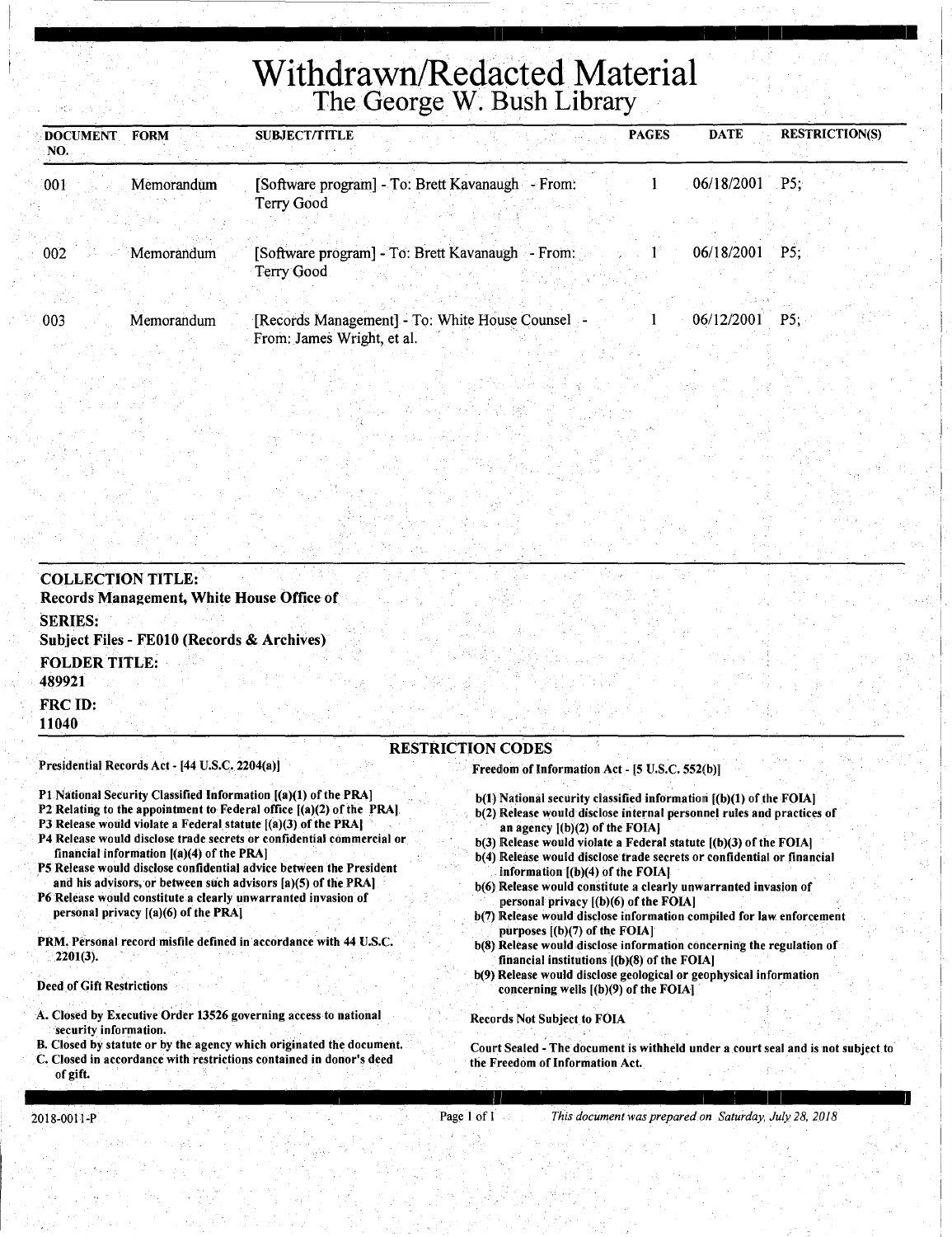# Withdrawal Marker The George W. Bush Library

| <b>FORM</b> | <b>SUBJECT/TITLE</b>                                        |  | <b>PAGES</b> | <b>DATE</b>      | <b>RESTRICTION(S)</b> |
|-------------|-------------------------------------------------------------|--|--------------|------------------|-----------------------|
|             |                                                             |  |              |                  |                       |
| Memorandum  | [Software program] - To: Brett Kavanaugh - From: Terry Good |  |              | $06/18/2001$ P5; |                       |

### This marker identifies the original location of the withdrawn item listed above. For a complete list of items withdrawn from this folder, see the Withdrawal/Redaction Sheet at the front of the folder.

| <b>COLLECTION:</b><br>Records Management, White House Office of |                                       |  |
|-----------------------------------------------------------------|---------------------------------------|--|
| <b>SERIES:</b><br>Subject Files - FE010 (Records & Archives)    |                                       |  |
| <b>FOLDER TITLE:</b><br>489921                                  |                                       |  |
| FRC ID:<br>11040                                                | FOIA IDs and Segments:<br>2018-0011-P |  |
| OA Num.:<br>11813                                               |                                       |  |
| <b>NARA Num.:</b><br>11951                                      |                                       |  |
|                                                                 |                                       |  |

#### . RESTRICTION CODES

Presidential. Records Act - (44 U.S.C. 2204(a))

#### P1 National Security Classified Information [(a)(1) of the PRA]

- P2 Relating to the appointment to Federal office ((a)(2) of the PRA)
- P3 Release would violate a Federal statute [(a)(3) of the PRA]
- P4 Release would disclose trade secrets or confidential commercial or financial information [(a)(4) of the PRA)
- PS Release would disclose confidential advice between the President and his advisors, or between such advisors [a)(5) of the PRA]
- P6 Release would constitute a clearly unwarranted invasion of personal privacy  $[(a)(6)$  of the PRA $]$
- PRM. Personal record misfile defined in accordance with 44 U.S.C. 2201(3).

Deed of Gift Restrictions

of gift,

- A. Closed by Executive Order 13526 governing access to national security information.
- B. Closed by statute or by the agency which originated the document. C. Closed in accordance with restrictions contained in donor's deed

b(l) National security classified information [(b)(l) of the FOIA) b(2) Release would.disclose internal personnel rules and practices of

Freedom of Information Act - [5 U.S.C. 552(b)]

- an agency  $[(b)(2)$  of the FOIA]
- b(3) Release would violate a Federal statute [(b)(3) of the FOIA]
- b(4) Release would disclose trade secrets or confidential or financial information [(b)(4) of the FOIA)
- b(6) Release would constitute a clearly unwarranted invasion of personal privacy [(b)(6) of the FOIA)
- b(7) Release would disclose information compiled for law enforcement purposes [(b)(7) of the FOIAJ
- b(8) Release would disclose information concerning the regulation of financial institutions [(b)(8) of the FOIA)
- b(9) Release would disclose geological or geophysical information· concerning wells [(b)(9) of the FOIA]

Records Not Subject to FOiA

Court Sealed - The document is withheld under a court seal and is not subject to the Freedom of Information Act.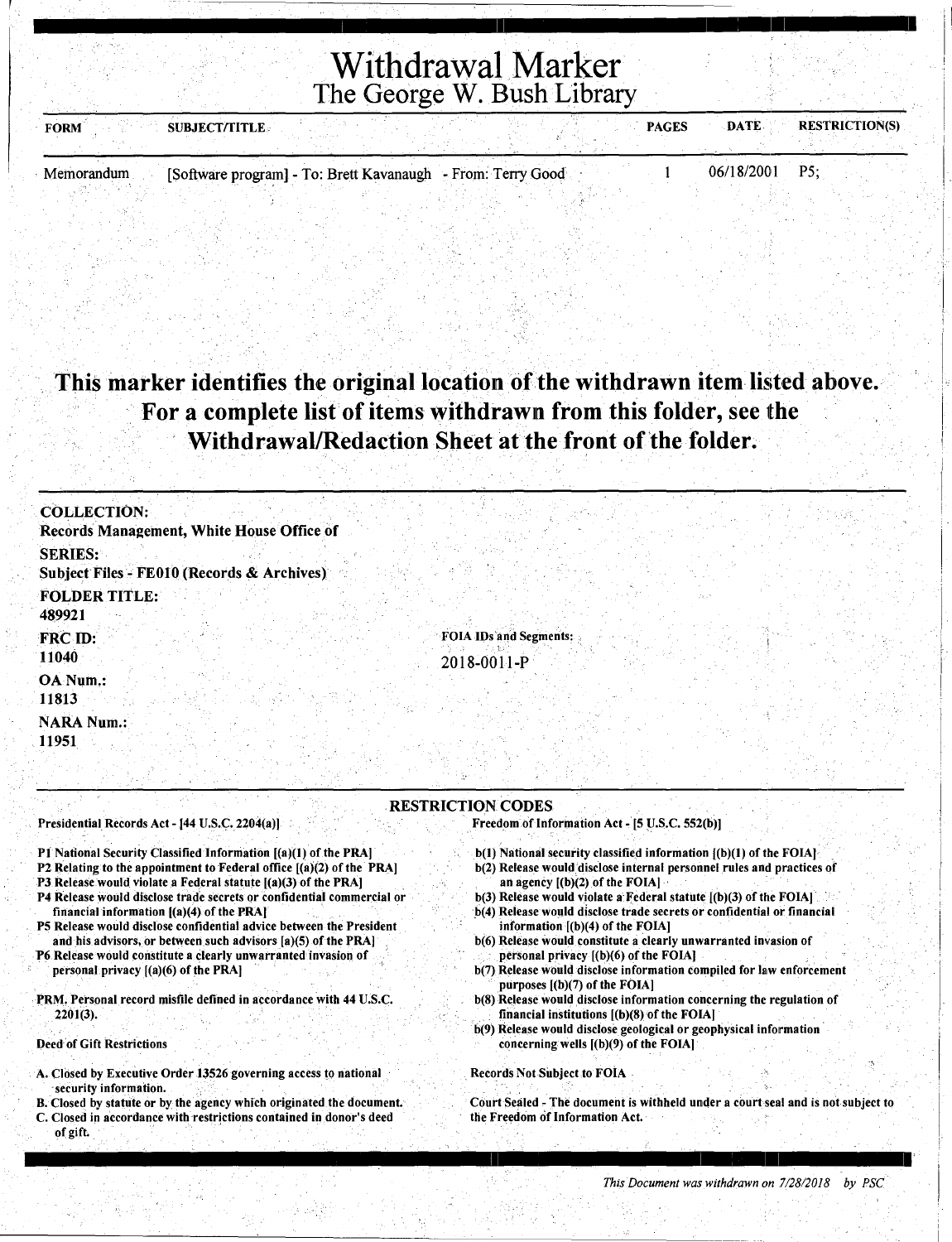$\sim$ ... ·::  $\sim$   $+$  . . . ., James B. Wright 06/18/2001 02:04:19 PM

Record Type: Record

స్కోస్తో

To: cc: bee: Terry W. Good/WHO/EOP@EOP Daniel A. Barry/OA/EOP@EOP Subject Re: Draft of cover memo

That is the basic intent. Tony and I will validate that the product meets the needs of ARMS when they (SID) get around to developing the code to pass the E-mail to ARMS.

Terry W. Good 06/18/2001 12:17:01 PM

Terry W. Good <sup>06/18/2001 12:17:01 PM</sup>

Record Type: Record

To: James B. Wright/OA/EOP@EOP

Subject:. Draft of cover memo

Jim:' .. . ,' .

ec:

Does this correctly describe the memo that Matthew Yin asked you to sign? Since I am going to be responsible for giving it to Brett Kavanaugh, I want to make certain that I understand it.

 $i$  ;  $i$  ;  $\cdot$ 

'.J

Terry.

 $, \,$ 

. ' ~ *!,* 

: '-: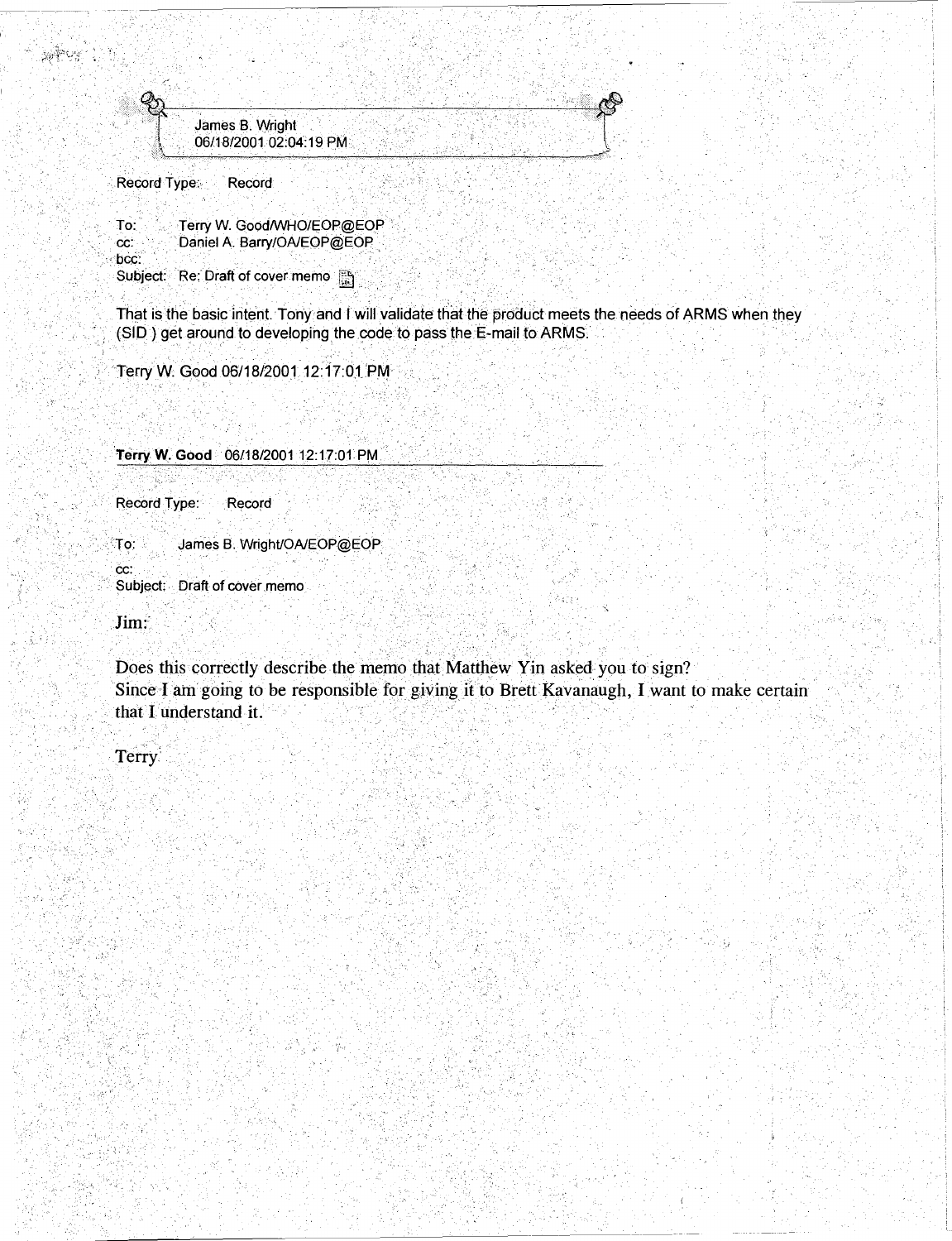Withdrawal Marker The George W. Bush Library

<u>I 'n genoemde van die 1de eeu nas die gewone van die 1dee eeu n.C. In die geskie het was die 11de eeu n.C. In i</u>

| <b>FORM</b> | <b>SUBJECT/TITLE</b>                                        |  |  | <b>PAGES</b> | DATE           | <b>RESTRICTION(S)</b> |
|-------------|-------------------------------------------------------------|--|--|--------------|----------------|-----------------------|
|             |                                                             |  |  |              |                |                       |
| Memorandum  | [Software program] - To: Brett Kavanaugh - From: Terry Good |  |  |              | 06/18/2001 P5: |                       |

## This marker identifies the original location of the withdrawn item listed above. For a complete list of items withdrawn from this folder, see the Withdrawal/Redaction Sheet at the front of the folder.

| <b>COLLECTION:</b>                                                                                                                          |                                                                                                                     |
|---------------------------------------------------------------------------------------------------------------------------------------------|---------------------------------------------------------------------------------------------------------------------|
| Records Management, White House Office of                                                                                                   |                                                                                                                     |
| <b>SERIES:</b>                                                                                                                              |                                                                                                                     |
| Subject Files - FE010 (Records & Archives)                                                                                                  |                                                                                                                     |
| <b>FOLDER TITLE:</b>                                                                                                                        |                                                                                                                     |
| 489921                                                                                                                                      |                                                                                                                     |
| FRC ID:                                                                                                                                     | <b>FOIA IDs and Segments:</b>                                                                                       |
| 11040                                                                                                                                       | 2018-0011-P                                                                                                         |
| OA Num.:                                                                                                                                    |                                                                                                                     |
| 11813                                                                                                                                       |                                                                                                                     |
| <b>NARA Num.:</b>                                                                                                                           |                                                                                                                     |
| 11951                                                                                                                                       |                                                                                                                     |
|                                                                                                                                             |                                                                                                                     |
|                                                                                                                                             |                                                                                                                     |
|                                                                                                                                             | <b>RESTRICTION CODES</b>                                                                                            |
| Presidential Records Act - [44 U.S.C. 2204(a)]                                                                                              | Freedom of Information Act - [5 U.S.C. 552(b)]                                                                      |
| P1 National Security Classified Information [(a)(1) of the PRA]                                                                             | b(1) National security classified information [(b)(1) of the FOIA]                                                  |
| P2 Relating to the appointment to Federal office $[(a)(2)$ of the PRA]                                                                      | b(2) Release would disclose internal personnel rules and practices of                                               |
| P3 Release would violate a Federal statute [(a)(3) of the PRA]<br>P4 Release would disclose trade secrets or confidential commercial or     | an agency $[(b)(2)$ of the FOIA]<br>$b(3)$ Release would violate a Federal statute $[(b)(3)$ of the FOIA]           |
| financial information $[(a)(4)$ of the PRA]                                                                                                 | b(4) Release would disclose trade secrets or confidential or financial                                              |
| P5 Release would disclose confidential advice between the President                                                                         | information $[(b)(4)$ of the FOIA]                                                                                  |
| and his advisors, or between such advisors [a)(5) of the PRA]<br>P6 Release would constitute a clearly unwarranted invasion of              | b(6) Release would constitute a clearly unwarranted invasion of<br>personal privacy [(b)(6) of the FOIA]            |
| personal privacy [(a)(6) of the PRA]                                                                                                        | b(7) Release would disclose information compiled for law enforcement                                                |
| PRM. Personal record misfile defined in accordance with 44 U.S.C.                                                                           | purposes $[(b)(7)$ of the FOIA]<br>b(8) Release would disclose information concerning the regulation of             |
| $2201(3)$ .                                                                                                                                 | financial institutions [(b)(8) of the FOIA]                                                                         |
| Deed of Gift Restrictions                                                                                                                   | b(9) Release would disclose geological or geophysical information<br>concerning wells $($ b $)(9)$ of the FOIA $]$  |
|                                                                                                                                             |                                                                                                                     |
| A. Closed by Executive Order 13526 governing access to national<br>security information.                                                    | <b>Records Not Subject to FOIA</b>                                                                                  |
| B. Closed by statute or by the agency which originated the document.<br>C. Closed in accordance with restrictions contained in donor's deed | Court Sealed - The document is withheld under a court seal and is not subject to<br>the Freedom of Information Act. |
| of gift.                                                                                                                                    |                                                                                                                     |

I 11 I : I I